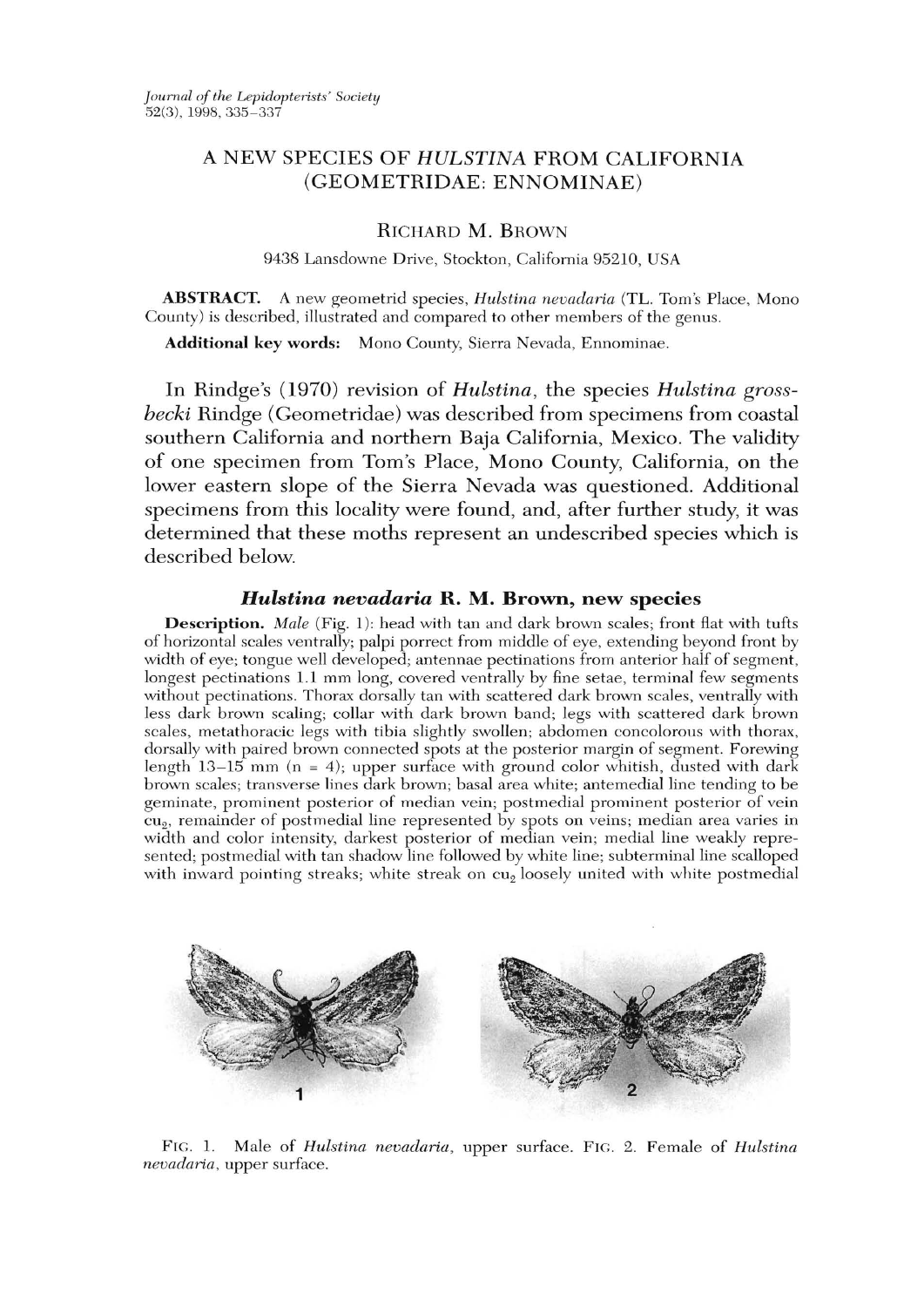

FIC. 3 and 3A. Male genitalia of *Hulstina nevadaria* FIG. 4. Female genitalia of FIG. 3 and 3A.<br>*Hulstina nevadaria*.